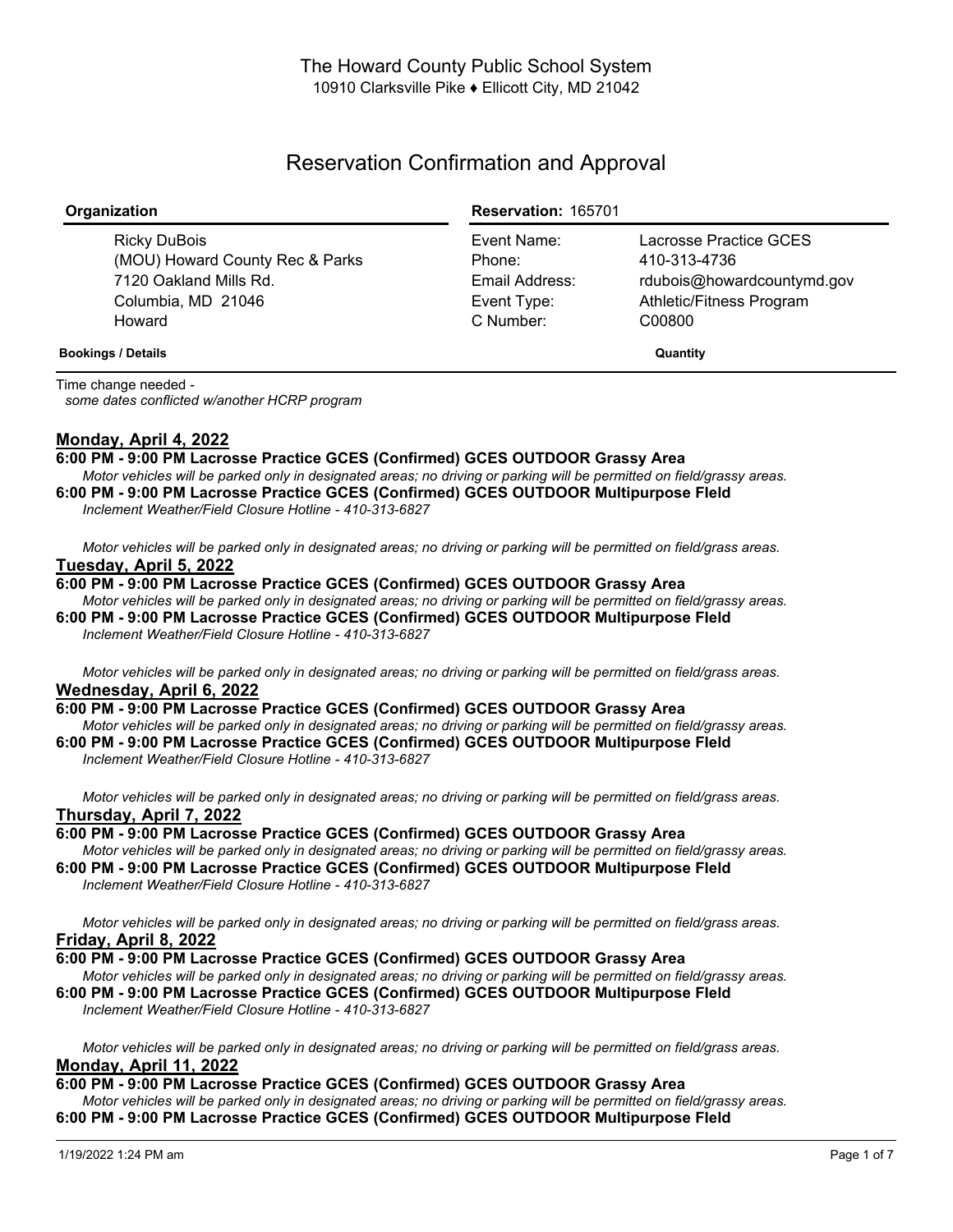*Inclement Weather/Field Closure Hotline - 410-313-6827*

Motor vehicles will be parked only in designated areas; no driving or parking will be permitted on field/grass areas. **Tuesday, April 12, 2022**

#### **6:00 PM - 9:00 PM Lacrosse Practice GCES (Confirmed) GCES OUTDOOR Grassy Area**

**6:00 PM - 9:00 PM Lacrosse Practice GCES (Confirmed) GCES OUTDOOR Multipurpose FIeld**

Motor vehicles will be parked only in designated areas; no driving or parking will be permitted on field/grassy areas. **6:00 PM - 9:00 PM Lacrosse Practice GCES (Confirmed) GCES OUTDOOR Multipurpose FIeld**

*Inclement Weather/Field Closure Hotline - 410-313-6827*

Motor vehicles will be parked only in designated areas; no driving or parking will be permitted on field/grass areas. **Wednesday, April 13, 2022**

- **6:00 PM - 9:00 PM Lacrosse Practice GCES (Confirmed) GCES OUTDOOR Grassy Area** Motor vehicles will be parked only in designated areas; no driving or parking will be permitted on field/grassy areas.
- **6:00 PM - 9:00 PM Lacrosse Practice GCES (Confirmed) GCES OUTDOOR Multipurpose FIeld** *Inclement Weather/Field Closure Hotline - 410-313-6827*

Motor vehicles will be parked only in designated areas; no driving or parking will be permitted on field/grass areas. **Thursday, April 14, 2022**

- **6:00 PM - 9:00 PM Lacrosse Practice GCES (Confirmed) GCES OUTDOOR Grassy Area** Motor vehicles will be parked only in designated areas; no driving or parking will be permitted on field/grassy areas. **6:00 PM - 9:00 PM Lacrosse Practice GCES (Confirmed) GCES OUTDOOR Multipurpose FIeld**
- *Inclement Weather/Field Closure Hotline - 410-313-6827*

Motor vehicles will be parked only in designated areas; no driving or parking will be permitted on field/grass areas. **Tuesday, April 19, 2022**

**6:00 PM - 9:00 PM Lacrosse Practice GCES (Confirmed) GCES OUTDOOR Grassy Area** Motor vehicles will be parked only in designated areas; no driving or parking will be permitted on field/grassy areas. **6:00 PM - 9:00 PM Lacrosse Practice GCES (Confirmed) GCES OUTDOOR Multipurpose FIeld**

*Inclement Weather/Field Closure Hotline - 410-313-6827*

Motor vehicles will be parked only in designated areas; no driving or parking will be permitted on field/grass areas. **Wednesday, April 20, 2022**

- **6:00 PM - 9:00 PM Lacrosse Practice GCES (Confirmed) GCES OUTDOOR Grassy Area**
- Motor vehicles will be parked only in designated areas; no driving or parking will be permitted on field/grassy areas. **6:15 PM - 9:00 PM Lacrosse Practice GCES (Confirmed) GCES OUTDOOR Multipurpose FIeld**

*Inclement Weather/Field Closure Hotline - 410-313-6827*

Motor vehicles will be parked only in designated areas; no driving or parking will be permitted on field/grass areas. **Thursday, April 21, 2022**

**6:00 PM - 9:00 PM Lacrosse Practice GCES (Confirmed) GCES OUTDOOR Grassy Area**

Motor vehicles will be parked only in designated areas; no driving or parking will be permitted on field/grassy areas. **6:00 PM - 9:00 PM Lacrosse Practice GCES (Confirmed) GCES OUTDOOR Multipurpose FIeld**

*Inclement Weather/Field Closure Hotline - 410-313-6827*

Motor vehicles will be parked only in designated areas; no driving or parking will be permitted on field/grass areas. **Friday, April 22, 2022**

## **6:00 PM - 9:00 PM Lacrosse Practice GCES (Confirmed) GCES OUTDOOR Grassy Area**

Motor vehicles will be parked only in designated areas; no driving or parking will be permitted on field/grassy areas. **6:00 PM - 9:00 PM Lacrosse Practice GCES (Confirmed) GCES OUTDOOR Multipurpose FIeld**

*Inclement Weather/Field Closure Hotline - 410-313-6827*

Motor vehicles will be parked only in designated areas; no driving or parking will be permitted on field/grass areas. **Monday, April 25, 2022**

# **6:00 PM - 9:00 PM Lacrosse Practice GCES (Confirmed) GCES OUTDOOR Grassy Area**

Motor vehicles will be parked only in designated areas; no driving or parking will be permitted on field/grassy areas. **6:00 PM - 9:00 PM Lacrosse Practice GCES (Confirmed) GCES OUTDOOR Multipurpose FIeld**

*Inclement Weather/Field Closure Hotline - 410-313-6827*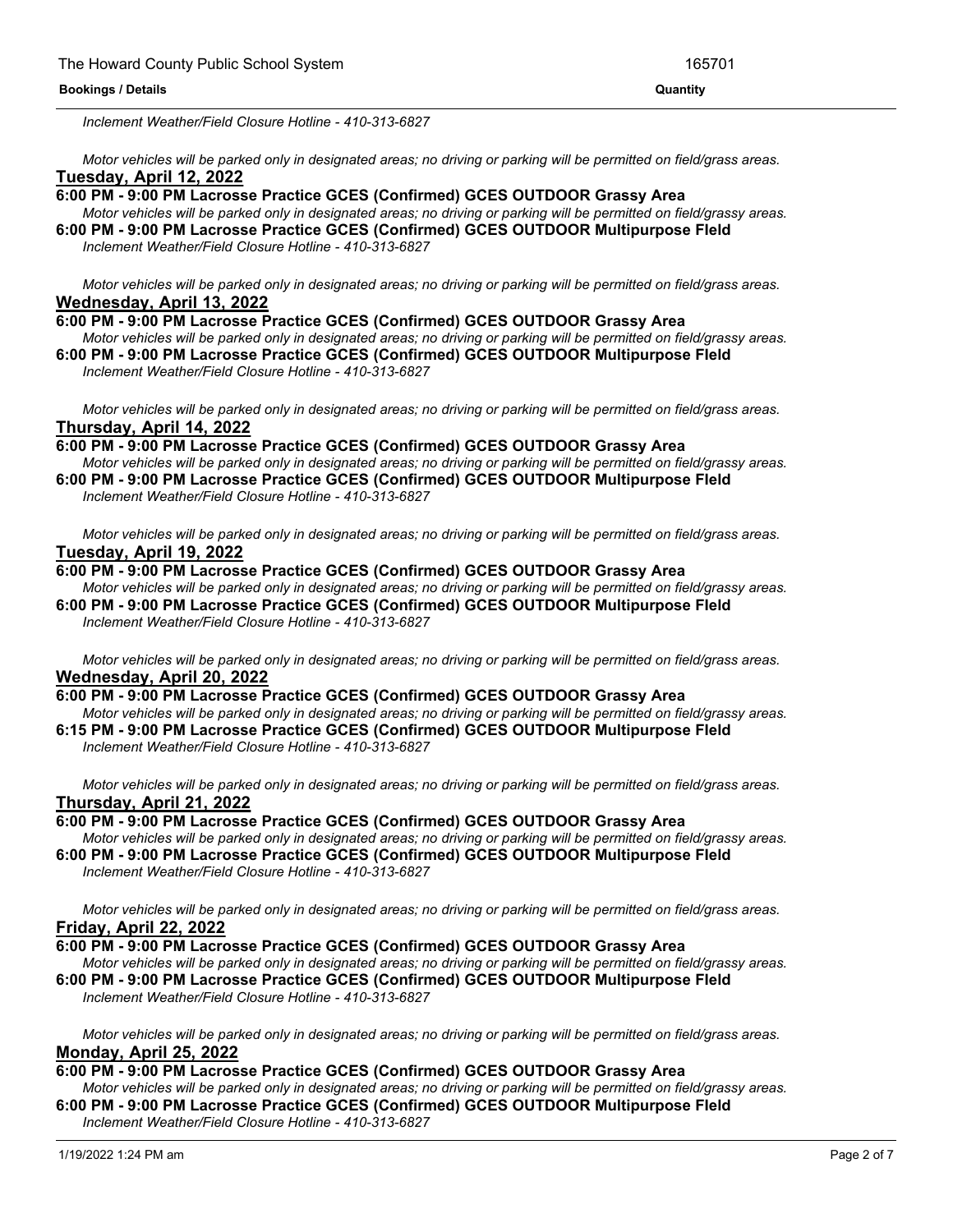Motor vehicles will be parked only in designated areas; no driving or parking will be permitted on field/grass areas. **Tuesday, April 26, 2022**

## **6:00 PM - 9:00 PM Lacrosse Practice GCES (Confirmed) GCES OUTDOOR Grassy Area**

Motor vehicles will be parked only in designated areas; no driving or parking will be permitted on field/grassy areas.

**6:00 PM - 9:00 PM Lacrosse Practice GCES (Confirmed) GCES OUTDOOR Multipurpose FIeld** *Inclement Weather/Field Closure Hotline - 410-313-6827*

Motor vehicles will be parked only in designated areas; no driving or parking will be permitted on field/grass areas. **Wednesday, April 27, 2022**

#### **6:00 PM - 9:00 PM Lacrosse Practice GCES (Confirmed) GCES OUTDOOR Grassy Area**

Motor vehicles will be parked only in designated areas; no driving or parking will be permitted on field/grassy areas. **6:15 PM - 9:00 PM Lacrosse Practice GCES (Confirmed) GCES OUTDOOR Multipurpose FIeld**

*Inclement Weather/Field Closure Hotline - 410-313-6827*

Motor vehicles will be parked only in designated areas; no driving or parking will be permitted on field/grass areas. **Thursday, April 28, 2022**

**6:00 PM - 9:00 PM Lacrosse Practice GCES (Confirmed) GCES OUTDOOR Grassy Area**

Motor vehicles will be parked only in designated areas; no driving or parking will be permitted on field/grassy areas. **6:00 PM - 9:00 PM Lacrosse Practice GCES (Confirmed) GCES OUTDOOR Multipurpose FIeld**

*Inclement Weather/Field Closure Hotline - 410-313-6827*

Motor vehicles will be parked only in designated areas; no driving or parking will be permitted on field/grass areas. **Friday, April 29, 2022**

#### **6:00 PM - 9:00 PM Lacrosse Practice GCES (Confirmed) GCES OUTDOOR Grassy Area**

Motor vehicles will be parked only in designated areas; no driving or parking will be permitted on field/grassy areas. **6:00 PM - 9:00 PM Lacrosse Practice GCES (Confirmed) GCES OUTDOOR Multipurpose FIeld** *Inclement Weather/Field Closure Hotline - 410-313-6827*

Motor vehicles will be parked only in designated areas; no driving or parking will be permitted on field/grass areas. **Monday, May 2, 2022**

**6:00 PM - 9:00 PM Lacrosse Practice GCES (Confirmed) GCES OUTDOOR Grassy Area** Motor vehicles will be parked only in designated areas; no driving or parking will be permitted on field/grassy areas.

**6:00 PM - 9:00 PM Lacrosse Practice GCES (Confirmed) GCES OUTDOOR Multipurpose FIeld** *Inclement Weather/Field Closure Hotline - 410-313-6827*

Motor vehicles will be parked only in designated areas; no driving or parking will be permitted on field/grass areas. **Tuesday, May 3, 2022**

**6:00 PM - 9:00 PM Lacrosse Practice GCES (Confirmed) GCES OUTDOOR Grassy Area** Motor vehicles will be parked only in designated areas; no driving or parking will be permitted on field/grassy areas. **6:00 PM - 9:00 PM Lacrosse Practice GCES (Confirmed) GCES OUTDOOR Multipurpose FIeld**

*Inclement Weather/Field Closure Hotline - 410-313-6827*

Motor vehicles will be parked only in designated areas; no driving or parking will be permitted on field/grass areas. **Wednesday, May 4, 2022**

**6:00 PM - 9:00 PM Lacrosse Practice GCES (Confirmed) GCES OUTDOOR Grassy Area** Motor vehicles will be parked only in designated areas; no driving or parking will be permitted on field/grassy areas.

**6:15 PM - 9:00 PM Lacrosse Practice GCES (Confirmed) GCES OUTDOOR Multipurpose FIeld** *Inclement Weather/Field Closure Hotline - 410-313-6827*

Motor vehicles will be parked only in designated areas; no driving or parking will be permitted on field/grass areas. **Thursday, May 5, 2022**

# **6:00 PM - 9:00 PM Lacrosse Practice GCES (Confirmed) GCES OUTDOOR Grassy Area**

Motor vehicles will be parked only in designated areas; no driving or parking will be permitted on field/grassy areas. **6:00 PM - 9:00 PM Lacrosse Practice GCES (Confirmed) GCES OUTDOOR Multipurpose FIeld** *Inclement Weather/Field Closure Hotline - 410-313-6827*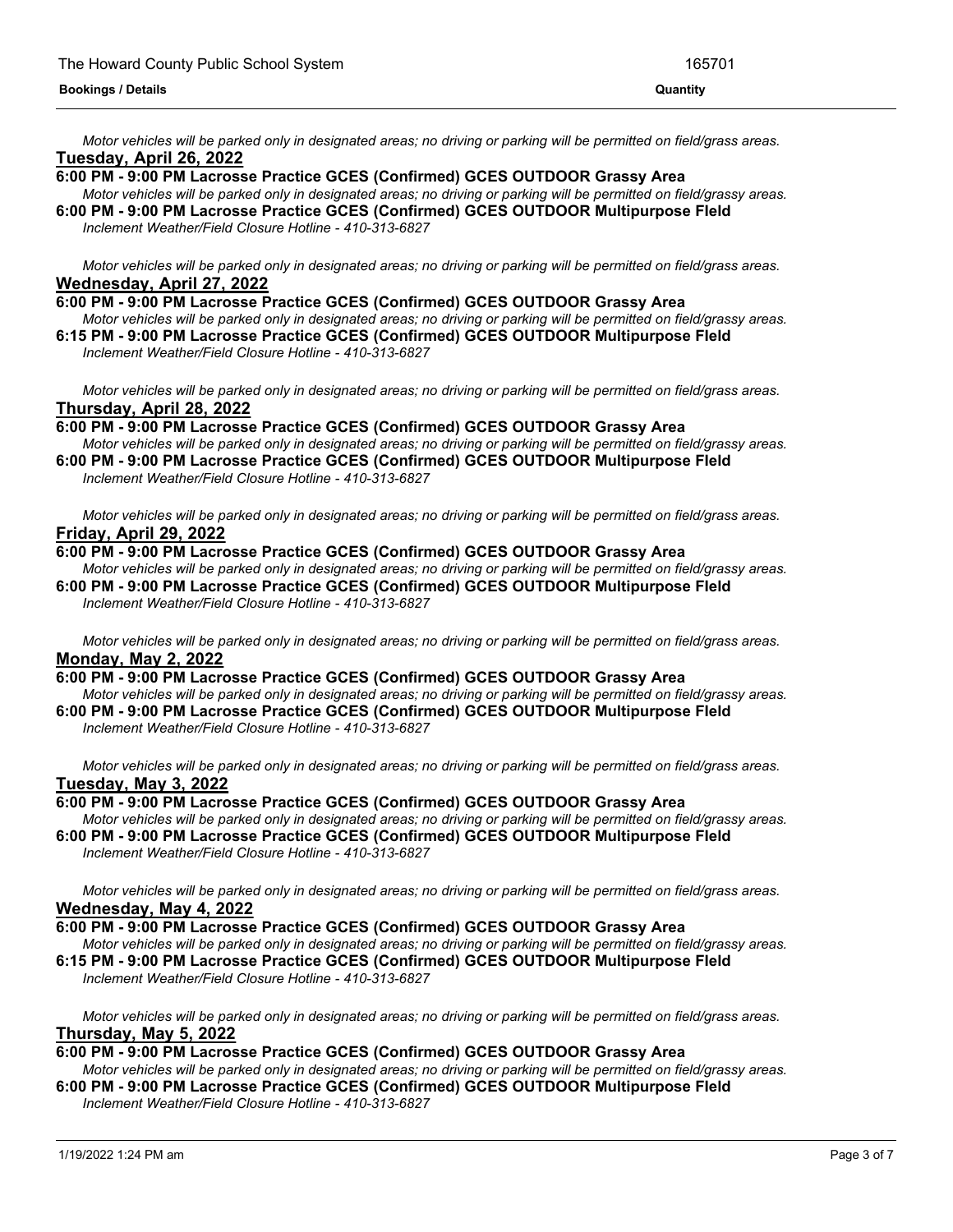Motor vehicles will be parked only in designated areas; no driving or parking will be permitted on field/grass areas. **Friday, May 6, 2022**

#### **6:00 PM - 9:00 PM Lacrosse Practice GCES (Confirmed) GCES OUTDOOR Grassy Area**

Motor vehicles will be parked only in designated areas; no driving or parking will be permitted on field/grassy areas. **6:00 PM - 9:00 PM Lacrosse Practice GCES (Confirmed) GCES OUTDOOR Multipurpose FIeld** *Inclement Weather/Field Closure Hotline - 410-313-6827*

Motor vehicles will be parked only in designated areas; no driving or parking will be permitted on field/grass areas. **Monday, May 9, 2022**

#### **6:00 PM - 9:00 PM Lacrosse Practice GCES (Confirmed) GCES OUTDOOR Grassy Area**

Motor vehicles will be parked only in designated areas; no driving or parking will be permitted on field/grassy areas. **6:00 PM - 9:00 PM Lacrosse Practice GCES (Confirmed) GCES OUTDOOR Multipurpose FIeld**

*Inclement Weather/Field Closure Hotline - 410-313-6827*

Motor vehicles will be parked only in designated areas; no driving or parking will be permitted on field/grass areas. **Tuesday, May 10, 2022**

#### **6:00 PM - 9:00 PM Lacrosse Practice GCES (Confirmed) GCES OUTDOOR Grassy Area**

Motor vehicles will be parked only in designated areas; no driving or parking will be permitted on field/grassy areas. **6:00 PM - 9:00 PM Lacrosse Practice GCES (Confirmed) GCES OUTDOOR Multipurpose FIeld**

*Inclement Weather/Field Closure Hotline - 410-313-6827*

Motor vehicles will be parked only in designated areas; no driving or parking will be permitted on field/grass areas. **Wednesday, May 11, 2022**

#### **6:00 PM - 9:00 PM Lacrosse Practice GCES (Confirmed) GCES OUTDOOR Grassy Area**

Motor vehicles will be parked only in designated areas: no driving or parking will be permitted on field/grassy areas. **6:15 PM - 9:00 PM Lacrosse Practice GCES (Confirmed) GCES OUTDOOR Multipurpose FIeld**

*Inclement Weather/Field Closure Hotline - 410-313-6827*

Motor vehicles will be parked only in designated areas; no driving or parking will be permitted on field/grass areas. **Thursday, May 12, 2022**

#### **6:00 PM - 9:00 PM Lacrosse Practice GCES (Confirmed) GCES OUTDOOR Grassy Area**

Motor vehicles will be parked only in designated areas; no driving or parking will be permitted on field/grassy areas. **6:00 PM - 9:00 PM Lacrosse Practice GCES (Confirmed) GCES OUTDOOR Multipurpose FIeld**

*Inclement Weather/Field Closure Hotline - 410-313-6827*

Motor vehicles will be parked only in designated areas; no driving or parking will be permitted on field/grass areas. **Friday, May 13, 2022**

## **6:00 PM - 9:00 PM Lacrosse Practice GCES (Confirmed) GCES OUTDOOR Grassy Area**

- Motor vehicles will be parked only in designated areas; no driving or parking will be permitted on field/grassy areas. **6:00 PM - 9:00 PM Lacrosse Practice GCES (Confirmed) GCES OUTDOOR Multipurpose FIeld**
	- *Inclement Weather/Field Closure Hotline - 410-313-6827*

Motor vehicles will be parked only in designated areas; no driving or parking will be permitted on field/grass areas. **Monday, May 16, 2022**

- **6:00 PM - 9:00 PM Lacrosse Practice GCES (Confirmed) GCES OUTDOOR Grassy Area**
- Motor vehicles will be parked only in designated areas; no driving or parking will be permitted on field/grassy areas.
- **6:00 PM - 9:00 PM Lacrosse Practice GCES (Confirmed) GCES OUTDOOR Multipurpose FIeld** *Inclement Weather/Field Closure Hotline - 410-313-6827*

Motor vehicles will be parked only in designated areas; no driving or parking will be permitted on field/grass areas. **Tuesday, May 17, 2022**

**6:00 PM - 9:00 PM Lacrosse Practice GCES (Confirmed) GCES OUTDOOR Grassy Area** Motor vehicles will be parked only in designated areas; no driving or parking will be permitted on field/grassy areas.

**6:00 PM - 9:00 PM Lacrosse Practice GCES (Confirmed) GCES OUTDOOR Multipurpose FIeld** *Inclement Weather/Field Closure Hotline - 410-313-6827*

Motor vehicles will be parked only in designated areas; no driving or parking will be permitted on field/grass areas.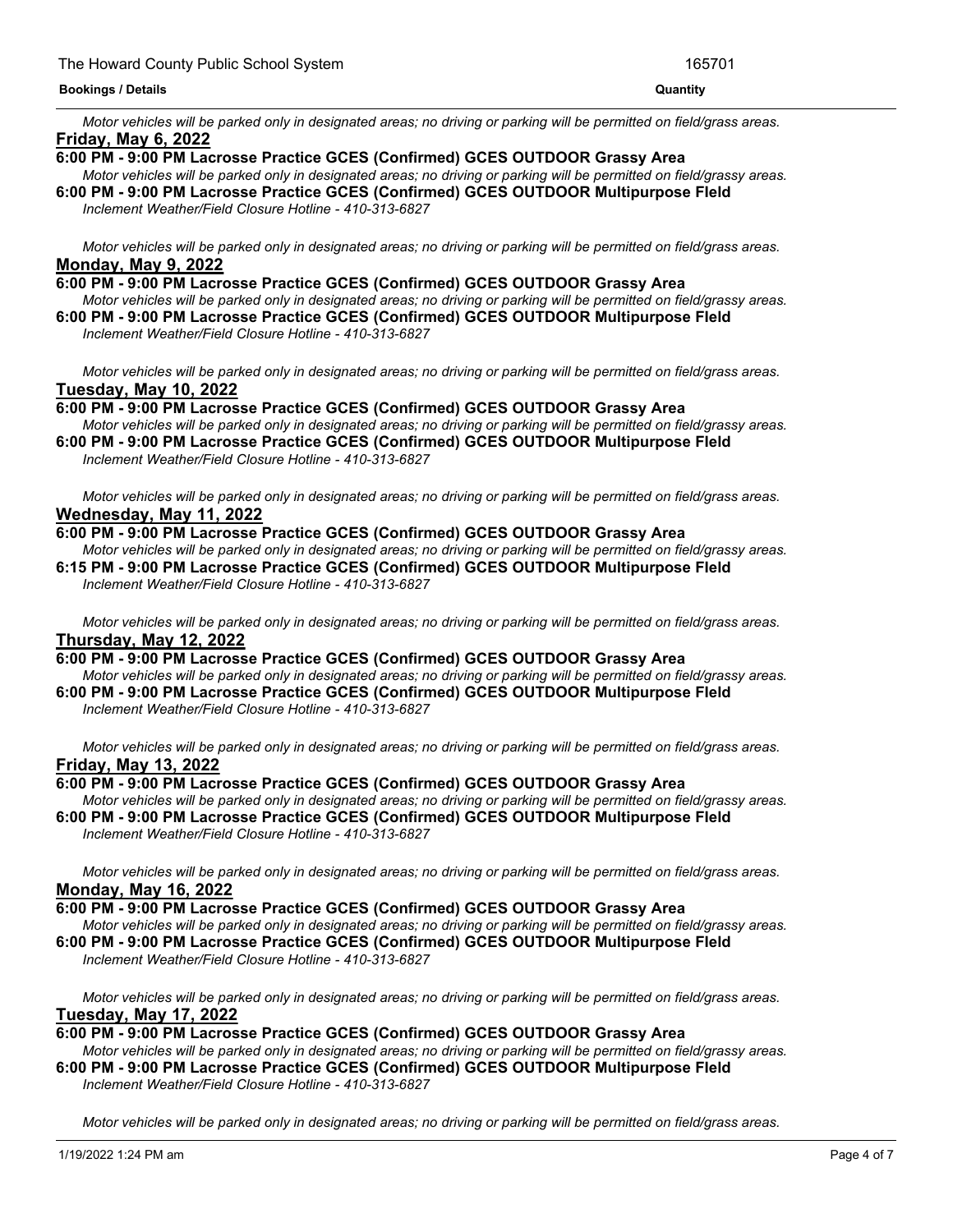## **Wednesday, May 18, 2022**

#### **6:00 PM - 9:00 PM Lacrosse Practice GCES (Confirmed) GCES OUTDOOR Grassy Area**

Motor vehicles will be parked only in designated areas; no driving or parking will be permitted on field/grassy areas.

*Motor vehicles will be parked only in designated areas; no driving or parking will be permitted on field/grass areas.*

**6:15 PM - 9:00 PM Lacrosse Practice GCES (Confirmed) GCES OUTDOOR Multipurpose FIeld** *Inclement Weather/Field Closure Hotline - 410-313-6827*

Motor vehicles will be parked only in designated areas; no driving or parking will be permitted on field/grass areas. **Thursday, May 19, 2022**

**6:00 PM - 9:00 PM Lacrosse Practice GCES (Confirmed) GCES OUTDOOR Grassy Area** Motor vehicles will be parked only in designated areas; no driving or parking will be permitted on field/grassy areas.

**6:00 PM - 9:00 PM Lacrosse Practice GCES (Confirmed) GCES OUTDOOR Multipurpose FIeld** *Inclement Weather/Field Closure Hotline - 410-313-6827*

Motor vehicles will be parked only in designated areas; no driving or parking will be permitted on field/grass areas. **Friday, May 20, 2022**

**6:00 PM - 9:00 PM Lacrosse Practice GCES (Confirmed) GCES OUTDOOR Grassy Area** Motor vehicles will be parked only in designated areas; no driving or parking will be permitted on field/grassy areas.

**6:00 PM - 9:00 PM Lacrosse Practice GCES (Confirmed) GCES OUTDOOR Multipurpose FIeld** *Inclement Weather/Field Closure Hotline - 410-313-6827*

Motor vehicles will be parked only in designated areas; no driving or parking will be permitted on field/grass areas. **Monday, May 23, 2022**

**6:00 PM - 9:00 PM Lacrosse Practice GCES (Confirmed) GCES OUTDOOR Grassy Area** Motor vehicles will be parked only in designated areas: no driving or parking will be permitted on field/grassy areas. **6:00 PM - 9:00 PM Lacrosse Practice GCES (Confirmed) GCES OUTDOOR Multipurpose FIeld**

*Inclement Weather/Field Closure Hotline - 410-313-6827*

Motor vehicles will be parked only in designated areas; no driving or parking will be permitted on field/grass areas. **Tuesday, May 24, 2022**

**6:00 PM - 9:00 PM Lacrosse Practice GCES (Confirmed) GCES OUTDOOR Grassy Area** Motor vehicles will be parked only in designated areas; no driving or parking will be permitted on field/grassy areas. **6:00 PM - 9:00 PM Lacrosse Practice GCES (Confirmed) GCES OUTDOOR Multipurpose FIeld**

*Inclement Weather/Field Closure Hotline - 410-313-6827*

Motor vehicles will be parked only in designated areas; no driving or parking will be permitted on field/grass areas. **Wednesday, May 25, 2022**

## **6:00 PM - 9:00 PM Lacrosse Practice GCES (Confirmed) GCES OUTDOOR Grassy Area**

Motor vehicles will be parked only in designated areas; no driving or parking will be permitted on field/grassy areas. **6:15 PM - 9:00 PM Lacrosse Practice GCES (Confirmed) GCES OUTDOOR Multipurpose FIeld**

*Inclement Weather/Field Closure Hotline - 410-313-6827*

Motor vehicles will be parked only in designated areas; no driving or parking will be permitted on field/grass areas. **Thursday, May 26, 2022**

#### **6:00 PM - 9:00 PM Lacrosse Practice GCES (Confirmed) GCES OUTDOOR Grassy Area**

Motor vehicles will be parked only in designated areas; no driving or parking will be permitted on field/grassy areas.

**6:00 PM - 9:00 PM Lacrosse Practice GCES (Confirmed) GCES OUTDOOR Multipurpose FIeld** *Inclement Weather/Field Closure Hotline - 410-313-6827*

Motor vehicles will be parked only in designated areas; no driving or parking will be permitted on field/grass areas. **Friday, May 27, 2022**

## **6:00 PM - 9:00 PM Lacrosse Practice GCES (Confirmed) GCES OUTDOOR Grassy Area**

Motor vehicles will be parked only in designated areas; no driving or parking will be permitted on field/grassy areas. **6:00 PM - 9:00 PM Lacrosse Practice GCES (Confirmed) GCES OUTDOOR Multipurpose FIeld**

*Inclement Weather/Field Closure Hotline - 410-313-6827*

Motor vehicles will be parked only in designated areas; no driving or parking will be permitted on field/grass areas.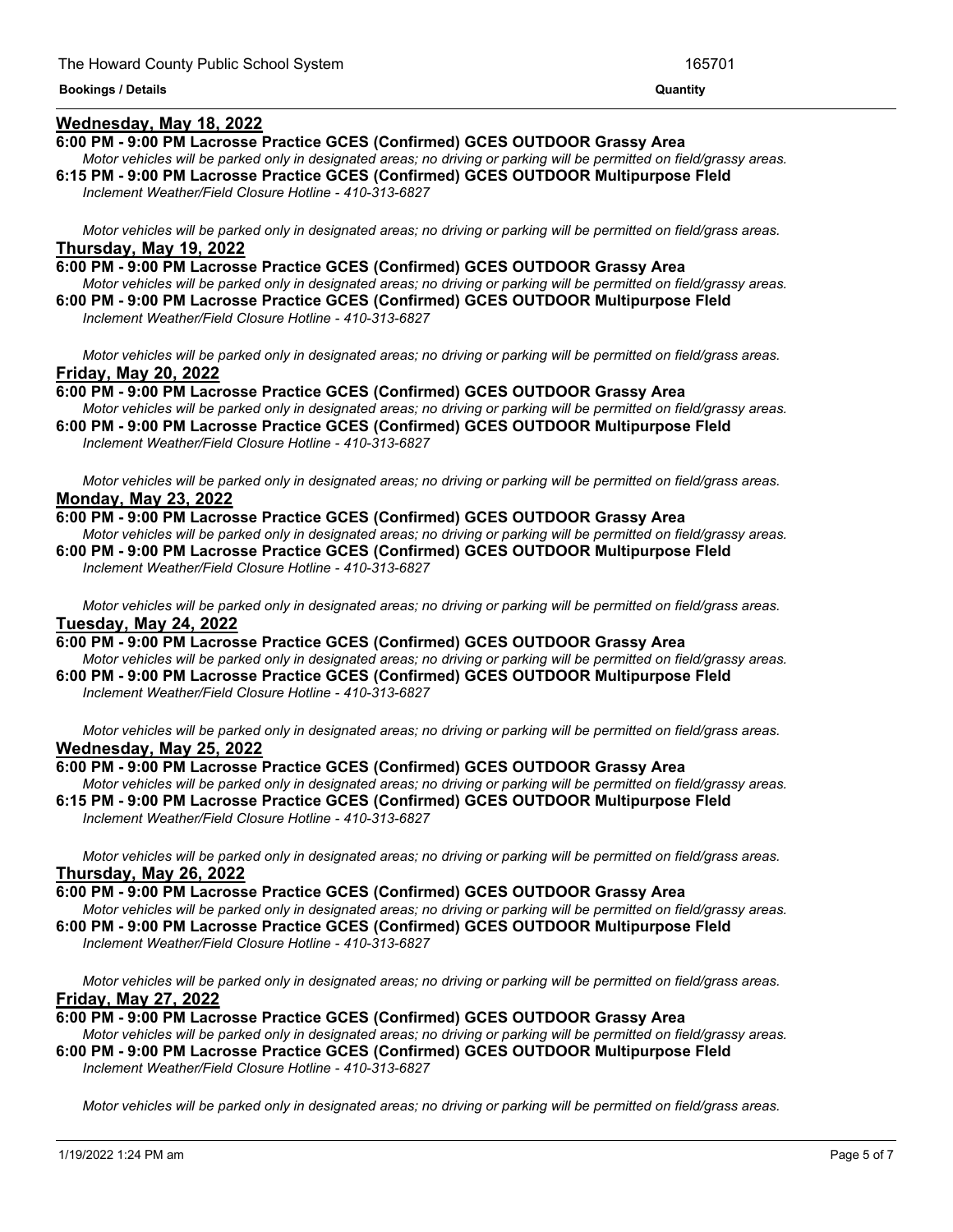# **Tuesday, May 31, 2022**

#### **6:00 PM - 9:00 PM Lacrosse Practice GCES (Confirmed) GCES OUTDOOR Grassy Area**

Motor vehicles will be parked only in designated areas; no driving or parking will be permitted on field/grassy areas.

<u> 1989 - Andrea Andrea Andrea Andrea Andrea Andrea Andrea Andrea Andrea Andrea Andrea Andrea Andrea Andrea And</u>

**6:00 PM - 9:00 PM Lacrosse Practice GCES (Confirmed) GCES OUTDOOR Multipurpose FIeld** *Inclement Weather/Field Closure Hotline - 410-313-6827*

Motor vehicles will be parked only in designated areas; no driving or parking will be permitted on field/grass areas. **Wednesday, June 1, 2022**

**6:00 PM - 9:00 PM Lacrosse Practice GCES (Confirmed) GCES OUTDOOR Grassy Area** Motor vehicles will be parked only in designated areas; no driving or parking will be permitted on field/grassy areas.

**6:15 PM - 9:00 PM Lacrosse Practice GCES (Confirmed) GCES OUTDOOR Multipurpose FIeld** *Inclement Weather/Field Closure Hotline - 410-313-6827*

Motor vehicles will be parked only in designated areas; no driving or parking will be permitted on field/grass areas. **Thursday, June 2, 2022**

**6:00 PM - 9:00 PM Lacrosse Practice GCES (Confirmed) GCES OUTDOOR Grassy Area** Motor vehicles will be parked only in designated areas; no driving or parking will be permitted on field/grassy areas.

**6:00 PM - 9:00 PM Lacrosse Practice GCES (Confirmed) GCES OUTDOOR Multipurpose FIeld** *Inclement Weather/Field Closure Hotline - 410-313-6827*

Motor vehicles will be parked only in designated areas; no driving or parking will be permitted on field/grass areas. **Friday, June 3, 2022**

**6:00 PM - 9:00 PM Lacrosse Practice GCES (Confirmed) GCES OUTDOOR Grassy Area** Motor vehicles will be parked only in designated areas; no driving or parking will be permitted on field/grassy areas. **6:00 PM - 9:00 PM Lacrosse Practice GCES (Confirmed) GCES OUTDOOR Multipurpose FIeld**

*Inclement Weather/Field Closure Hotline - 410-313-6827*

Motor vehicles will be parked only in designated areas; no driving or parking will be permitted on field/grass areas. **Monday, June 6, 2022**

**6:00 PM - 9:00 PM Lacrosse Practice GCES (Confirmed) GCES OUTDOOR Grassy Area** Motor vehicles will be parked only in designated areas; no driving or parking will be permitted on field/grassy areas. **6:00 PM - 9:00 PM Lacrosse Practice GCES (Confirmed) GCES OUTDOOR Multipurpose FIeld**

*Inclement Weather/Field Closure Hotline - 410-313-6827*

Motor vehicles will be parked only in designated areas; no driving or parking will be permitted on field/grass areas. **Tuesday, June 7, 2022**

## **6:00 PM - 9:00 PM Lacrosse Practice GCES (Confirmed) GCES OUTDOOR Grassy Area**

Motor vehicles will be parked only in designated areas; no driving or parking will be permitted on field/grassy areas. **6:00 PM - 9:00 PM Lacrosse Practice GCES (Confirmed) GCES OUTDOOR Multipurpose FIeld** *Inclement Weather/Field Closure Hotline - 410-313-6827*

Motor vehicles will be parked only in designated areas; no driving or parking will be permitted on field/grass areas. **Wednesday, June 8, 2022**

**6:00 PM - 9:00 PM Lacrosse Practice GCES (Confirmed) GCES OUTDOOR Grassy Area**

Motor vehicles will be parked only in designated areas; no driving or parking will be permitted on field/grassy areas. **6:00 PM - 9:00 PM Lacrosse Practice GCES (Confirmed) GCES OUTDOOR Multipurpose FIeld**

*Inclement Weather/Field Closure Hotline - 410-313-6827*

Motor vehicles will be parked only in designated areas; no driving or parking will be permitted on field/grass areas. **Thursday, June 9, 2022**

**6:00 PM - 9:00 PM Lacrosse Practice GCES (Confirmed) GCES OUTDOOR Grassy Area**

Motor vehicles will be parked only in designated areas; no driving or parking will be permitted on field/grassy areas.

**6:00 PM - 9:00 PM Lacrosse Practice GCES (Confirmed) GCES OUTDOOR Multipurpose FIeld** *Inclement Weather/Field Closure Hotline - 410-313-6827*

Motor vehicles will be parked only in designated areas; no driving or parking will be permitted on field/grass areas.